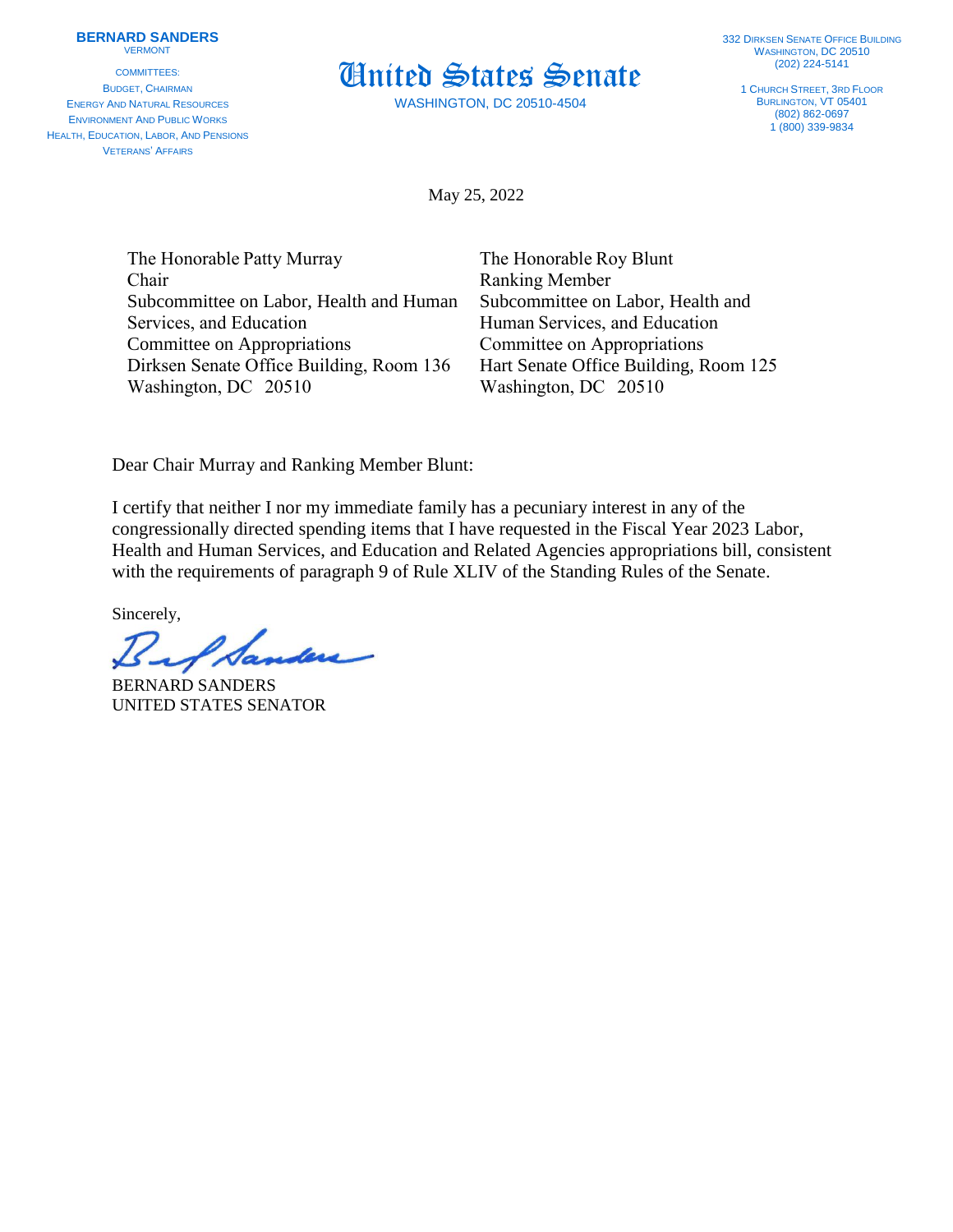## **Sanders, Bernard(I-VT) Labor and Health and Human Services Congressionally Directed Spending Requests**

| <b>Recipient Name</b>                               | <b>Project Purpose</b>                                                                                                                                                                                                                                                                                                                                    | <b>Project</b><br>Location                                 | Amount<br><b>Requested</b><br>(5000) |
|-----------------------------------------------------|-----------------------------------------------------------------------------------------------------------------------------------------------------------------------------------------------------------------------------------------------------------------------------------------------------------------------------------------------------------|------------------------------------------------------------|--------------------------------------|
| Battenkill Valley<br><b>Health Center</b>           | These funds will allow Battenkill Valley Health Center, a Federally<br>Qualified Health Center, to expand direct oral health service capacity<br>and outreach efforts for Medicare beneficiaries, who are currently<br>without a dental benefit or with an insufficient dental benefit.                                                                   | Arlington VT                                               | \$240                                |
| People's Health<br>and Wellness Clinic              | This funding would allow People's Health and Wellness Clinic, a free<br>clinic providing primary, mental, and dental care and wellness<br>services to uninsured and underinsured patients, to replace<br>outdated dental equipment and renovate their handicap ramp to<br>increase access to services.                                                    | Barre VT                                                   | \$54                                 |
| Family Center of<br>Washington<br>County            | This funding will establish a Family Hub in Barre so that children<br>and families have a safe space to gather, connect, and get access<br>to services and resources from community organizations.                                                                                                                                                        | Barre VT                                                   | \$100                                |
| Bennington<br>College                               | The purpose of this project is to support a mental health and<br>wellness pilot initiative that is student-centered, data-driven, and<br>meets the needs of an increasingly diverse student body. The<br>holistic service model will be developed and disseminated as a<br>customizable prototype for public and private colleges throughout<br>Vermont.  | Bennington VT                                              | \$1,220                              |
| Springfield<br><b>Medical Care</b><br>Systems, Inc. | The purpose of this project is to increase access to primary care,<br>mental health, addiction, and dental services in the region of<br>Brattleboro, Vermont, which currently lacks access to Federally<br><b>Oualified Health Center services.</b>                                                                                                       | Brattleboro VT                                             | \$4,220                              |
| Five Town Health<br>Alliance                        | These funds will allow Five Town Health Alliance (Mountain Health<br>Center), a rural Federally Qualified Health Center, to expand direct<br>oral health service capacity and outreach efforts for Medicare<br>beneficiaries, who are currently without a dental benefit or with an<br>insufficient dental benefit.                                       | <b>Bristol VT</b>                                          | \$235                                |
| Lake Champlain<br>Community<br>Sailing Center       | This funding will allow the Community Sailing Center (CSC) in<br>Vermont to develop their Diversity Access Initiative and increase<br>youth enrollment in their programming by covering the costs of new<br>educational equipment and staffing.                                                                                                           | <b>Burlington VT</b>                                       | \$60                                 |
| Northern<br>Counties Health<br>Care                 | These funds will allow Northern Counties Health Care, a rural<br>Federally Qualified Health Center, to expand direct oral health<br>service capacity and outreach efforts for Medicare beneficiaries, who<br>are currently without a dental benefit or with an insufficient dental<br>benefit.                                                            | Caledonia,<br>Orleans, and<br><b>Essex Counties</b><br>VT. | \$455                                |
| Governor's<br>Institutes of<br>Vermont              | This funding will enable the Governor's Institute of Vermont to<br>double the number of program slots available in their summer arts<br>program by adding a second session, ensuring an additional 130<br>young artists-teenagers and high school students-will have the<br>opportunity to engage in experiential learning and career<br>exploration.     | Chittenden<br>County VT                                    | \$304                                |
| Northern Tier<br>Center for Health                  | The purpose of this project is for Northern Tier Center for Health, a<br>Federally Qualified Health Center) to renovate and update an<br>existing health center site. The project will provide jobs, improve<br>access to and delivery of medical and pharmacy services, and<br>create a safe, welcoming space for patients, customers, and<br>employees. | Fairfax VT                                                 | \$400                                |
| Northern Tier<br>Center for Health                  | These funds will allow Northern Tier Center for Health (NOTCH), a<br>rural Federally Qualified Health Center, to expand direct oral health<br>service capacity and outreach efforts for Medicare beneficiaries, who<br>are currently without a dental benefit or with an insufficient dental<br>benefit.                                                  | Franklin<br>County VT                                      | \$540                                |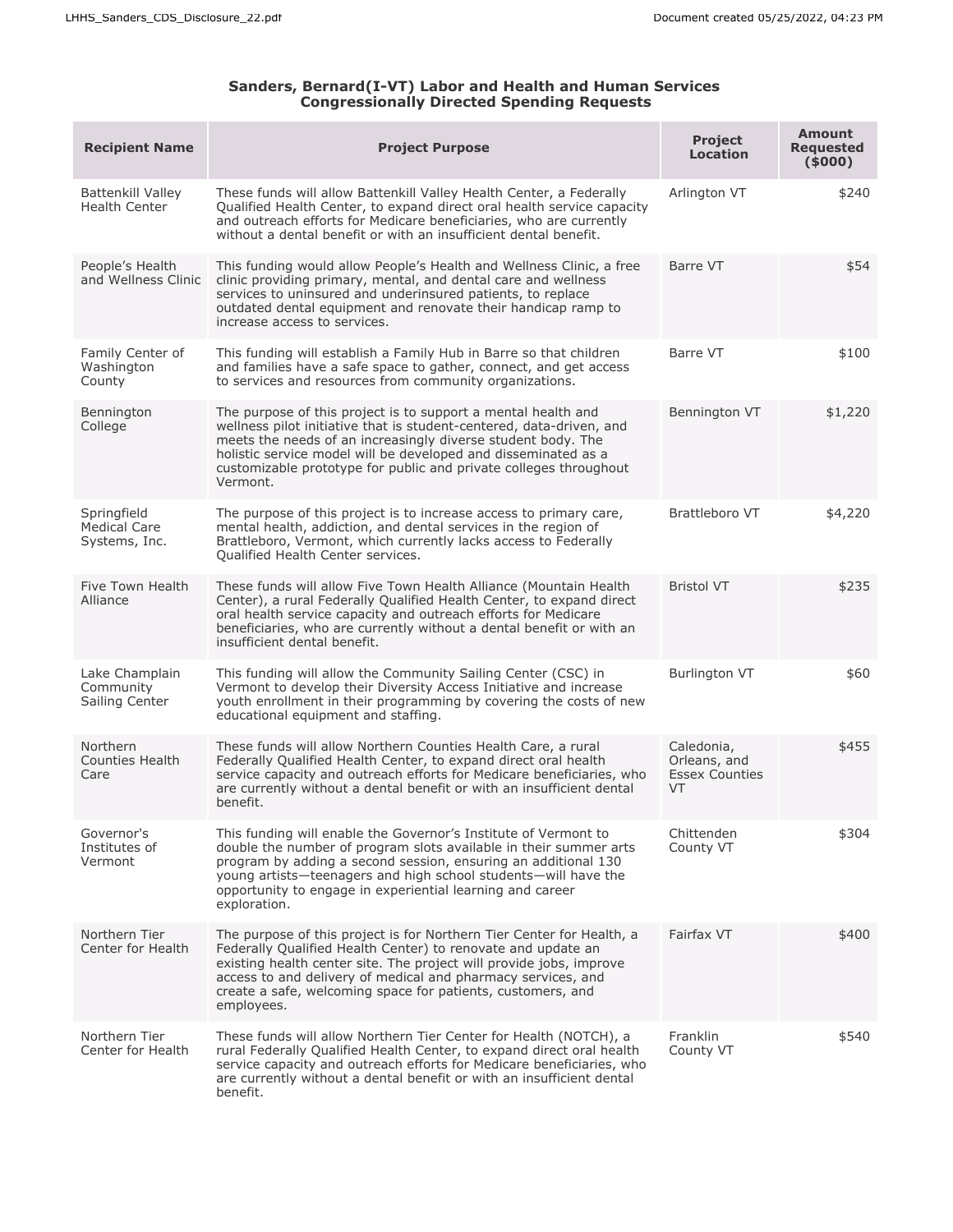| Hazen Union<br>School                                          | This funding will establish the Hazen Union Community School as a<br>model of rural community schooling by developing key community<br>partnerships, expanding experiential and place-based learning and<br>flexible pathways for students, and forming a "third space" for the<br>community to access economic, educational, and career resources.                                                   | Hardwick VT           | \$1,405 |
|----------------------------------------------------------------|-------------------------------------------------------------------------------------------------------------------------------------------------------------------------------------------------------------------------------------------------------------------------------------------------------------------------------------------------------------------------------------------------------|-----------------------|---------|
| Lamoille Health<br>Partners                                    | These funds will allow Lamoille Health Partners (LHP), a rural<br>Federally Qualified Health Center, to expand direct oral health<br>service capacity and outreach efforts for Medicare beneficiaries, who<br>are currently without a dental benefit or with an insufficient dental<br>benefit.                                                                                                       | Lamoille<br>County VT | \$327   |
| Hardwood Union<br>High School                                  | This project will expand a successful travel study program at<br>Harwood Union High School to enroll more students and form new<br>partnerships with schools in the United States and other nations.                                                                                                                                                                                                  | Moretown VT           | \$134   |
| North Country<br>Supervisory Union                             | This project would allow the North Country Supervisory Union<br>(NCSU) to develop and coordinate learning programs at the<br>Bluffside Farm to provide NCSU students and community members<br>with opportunities for experiential, place-based, and<br>community-service learning.                                                                                                                    | Newport VT            | \$694   |
| Norwich<br>University                                          | This funding would allow the nursing school at Norwich University to<br>establish a nursing virtual reality laboratory to better educate and<br>train nursing students and meet the overflow of current and future<br>enrollment.                                                                                                                                                                     | Northfield VT         | \$487   |
| Little Rivers<br>Health Care, Inc.                             | These funds will allow Little Rivers Health Care, a rural Federally<br>Qualified Health Center, to expand direct oral health service capacity<br>and outreach efforts for Medicare beneficiaries, who are currently<br>without a dental benefit or with an insufficient dental benefit.                                                                                                               | Orange County<br>VT   | \$250   |
| Little Rivers<br>Health Care, Inc.                             | Funding will be used to purchase equipment and furniture for new<br>exam rooms, offices, and group spaces made possible by other<br>funding. This will enable the health center to serve more patients<br>and provide more services in their rural community.                                                                                                                                         | Orange County<br>VT   | \$375   |
| Orange County<br>Diversion Program                             | The purpose of this project is to build and renovate a space in<br>Randolph, Vermont to provide critical support and recovery services<br>for those with substance use disorder.                                                                                                                                                                                                                      | Orange County<br>VT   | \$986   |
| Vermont<br>Department of<br><b>Public Safety</b>               | The Vermont State Firefighters Association Fire Cadet Academy is a<br>residential summer training program that provides 14- to<br>17-year-old Vermonters with hands-on firefighter experience, critical<br>leadership capabilities, and highly transferable soft skills. The goal<br>of this funding request is to more than triple the number of<br>participants in this important pipeline program. | Pittsford VT          | \$150   |
| Northeast<br>Washington<br>County<br>Community<br>Health, Inc. | These funds will allow The Health Center, a rural Federally Qualified<br>Health Center, to expand direct oral health service capacity and<br>outreach efforts for Medicare beneficiaries, who are currently<br>without a dental benefit or with an insufficient dental benefit.                                                                                                                       | Plainfield VT         | \$300   |
| Gifford Health<br>Care                                         | These funds will allow Gifford Health Care, a rural Federally<br>Qualified Health Center, to expand direct oral health service capacity<br>and outreach efforts for Medicare beneficiaries, who are currently<br>without a dental benefit or with an insufficient dental benefit.                                                                                                                     | Randolph VT           | \$346   |
| Community<br>Health Centers of<br>the Rutland<br>Region        | These funds will allow Community Health Centers of the Rutland<br>Region, a rural Federally Qualified Health Center, to expand direct<br>oral health service capacity and outreach efforts for Medicare<br>beneficiaries, who are currently without a dental benefit or with an<br>insufficient dental benefit.                                                                                       | Rutland VT            | \$700   |
| Park Street<br>Healthshare                                     | This funding will allow Park Street Healthshare, Inc. (DBA The<br>Rutland Free Clinic) to purchase and set up a mobile health care<br>unit to provide much-needed, free, community-based health care<br>services.                                                                                                                                                                                     | <b>Rutland VT</b>     | \$315   |
| Community<br>Health Centers of<br>the Rutland<br>Region        | Community Health Centers of the Rutland Region will use funds for<br>renovations in order to expand behavioral health services to meet<br>an increased demand.                                                                                                                                                                                                                                        | Rutland VT            | \$1,850 |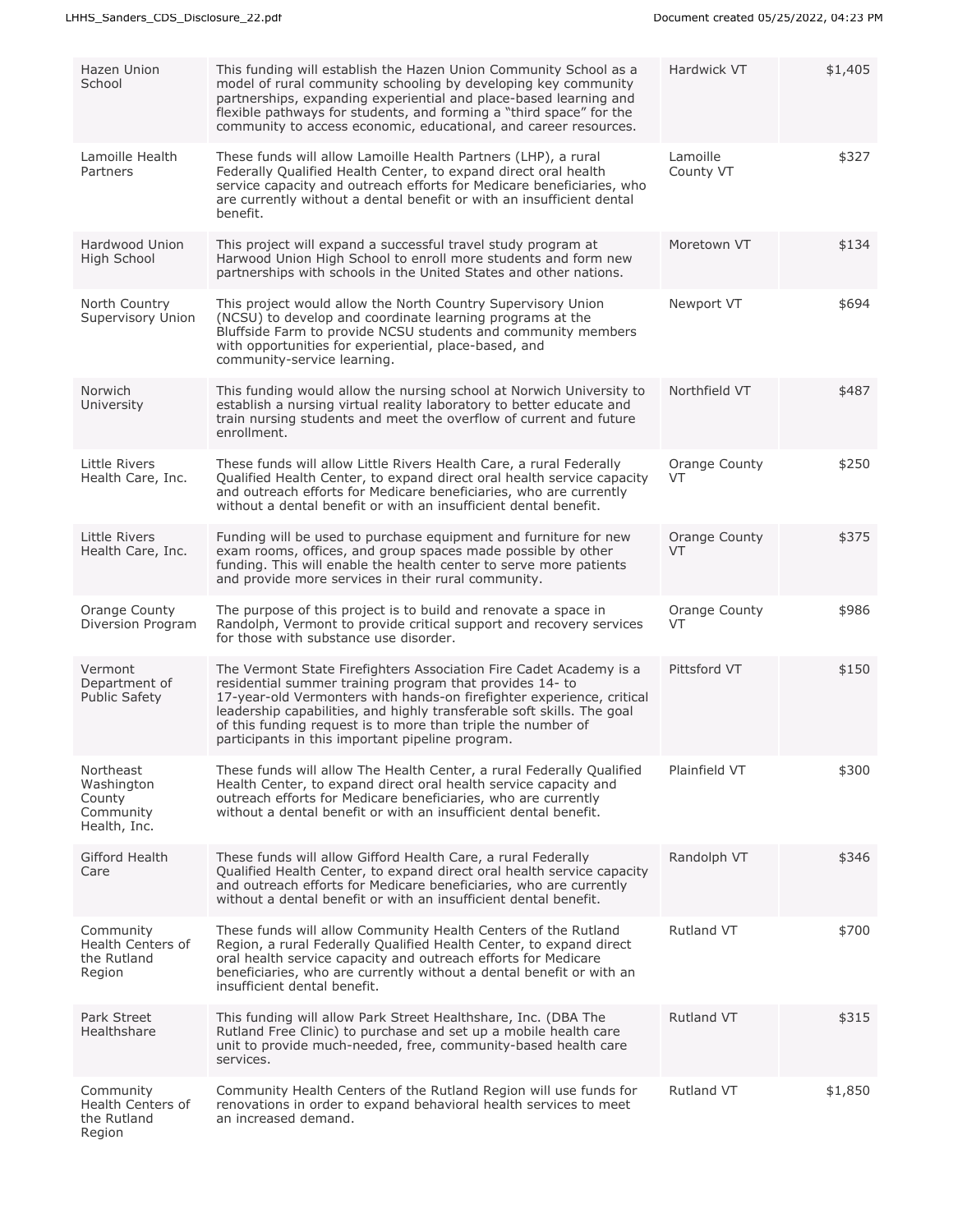| <b>Rutland County</b><br>Parent Child<br>Center             | This funding will establish The 7's Club, an experiential outdoor<br>program that brings together middle and high school students in<br>several communities across Vermont, New York City, Philadelphia,<br>and other places with the aim of improving youth mental health and<br>well-being.                                                                                                                                                 | <b>Rutland County</b><br>VT | \$450   |
|-------------------------------------------------------------|-----------------------------------------------------------------------------------------------------------------------------------------------------------------------------------------------------------------------------------------------------------------------------------------------------------------------------------------------------------------------------------------------------------------------------------------------|-----------------------------|---------|
| Community<br>Health Centers of<br>Burlington                | These funds will allow Community Health Centers of Burlington, a<br>Federally Qualified Health Center, from their rural health center site<br>in South Hero (Champlain Islands Health Center), Vermont, to<br>expand direct oral health service capacity and outreach efforts for<br>Medicare beneficiaries, who are currently without a dental benefit or<br>with an insufficient dental benefit.                                            | South Hero VT               | \$520   |
| St. Johnsbury<br>Academy Adult<br>School?                   | This proposal is to establish a nursing bridge program that would<br>allow individuals to follow a career pathway designed to take them<br>from nursing assistant positions into registered nursing positions.<br>The program would have points of entry that from beginning to end<br>would move students from certified nursing assistants to licensed<br>nursing assistants to licensed practical nurse and finally to certified<br>nurse. | St. Johnsbury<br>VT         | \$473   |
| Vermont State<br>Colleges                                   | This project will allow the Vermont State Colleges to hire new<br>nursing educators and faculty members and retain and support their<br>existing ones in order to enroll more than two hundred additional<br>students in the nursing program.                                                                                                                                                                                                 | Statewide VT                | \$4,025 |
| Age Well                                                    | The purpose of this project is to improve older Vermonters' health<br>and wellness through online access to evidenced-based programs,<br>Senior Center Internet Cafes, and in-person programs that improve<br>health and prevent chronic disease.                                                                                                                                                                                             | Statewide VT                | \$1,026 |
| Vermont Adaptive<br>Ski and Sports                          | Funding will allow Vermont Adaptive Ski and Sports to support<br>adaptive sports programs, including veterans' retreats, volunteer<br>and staff training, and an internship program, which will improve<br>the ability of people with disabilities to live independently and<br>participate fully in their communities.                                                                                                                       | Statewide VT                | \$500   |
| University of<br>Vermont & State<br>Agricultural<br>College | This will establish the Vermont EMS Academy to serve as an<br>educational partner for Vermont EMS and provide high quality,<br>financially and geographically accessible enhanced EMS training to<br>help rebuild the EMS workforce across the state.                                                                                                                                                                                         | Statewide VT                | \$750   |
| Cathedral Square<br>Corporation                             | CDS funds will be used to expand a proven, embedded mental<br>health demonstration program into all counties of Vermont via the<br>existing provider network serving low-income Vermonters through<br>Support and Services at HOME (SASH), Vermont's award-winning<br>housing-based model of care.                                                                                                                                            | Statewide VT                | \$1,352 |
| Cathedral Square<br>Corporation                             | With CDS funding, Cathedral Square will continue and expand its<br>SASH for All demonstration project, which adapted the<br>award-winning Support and Services at Home program, a<br>housing-based model of care for low-income seniors, to families in<br>publicly supported affordable housing.                                                                                                                                             | Statewide VT                | \$856   |
| Shire Kids                                                  | Vermont Reads with Dolly Parton's Imagination Library will allow<br>thousands of children (birth to five) in Vermont to participate in<br>Dolly Parton's Imagination Library, a book-gifting program that<br>mails a high-quality, age-appropriate book to enrolled children<br>every month from birth until the child's fifth birthday.                                                                                                      | Statewide VT                | \$582   |
| Young Writers<br>Project                                    | This project modernizes and redesigns the website of the Young<br>Writers Project to expand their digital capacity and accessibility in<br>order to reach and engage more young people across the state of<br>Vermont.                                                                                                                                                                                                                        | Statewide VT                | \$30    |
| Windham Central<br>Supervisory<br>Union                     | This project will fund summer and afterschool programming for the<br>students of the West River Valley in Vermont.                                                                                                                                                                                                                                                                                                                            | Statewide VT                | \$100   |
| Community<br>Asylum Seekers<br>Project                      | This project would build Vermont's legal capacity to welcome<br>asylum seekers, including Afghan evacuees. Funding will jumpstart<br>the Vermont Asylum Assistance Project, aimed at addressing the<br>shortage of pro bono legal assistance in the state and promoting the<br>rights of immigrant communities and asylum-seekers living in<br>Vermont.                                                                                       | Statewide VT                | \$50    |
|                                                             |                                                                                                                                                                                                                                                                                                                                                                                                                                               |                             |         |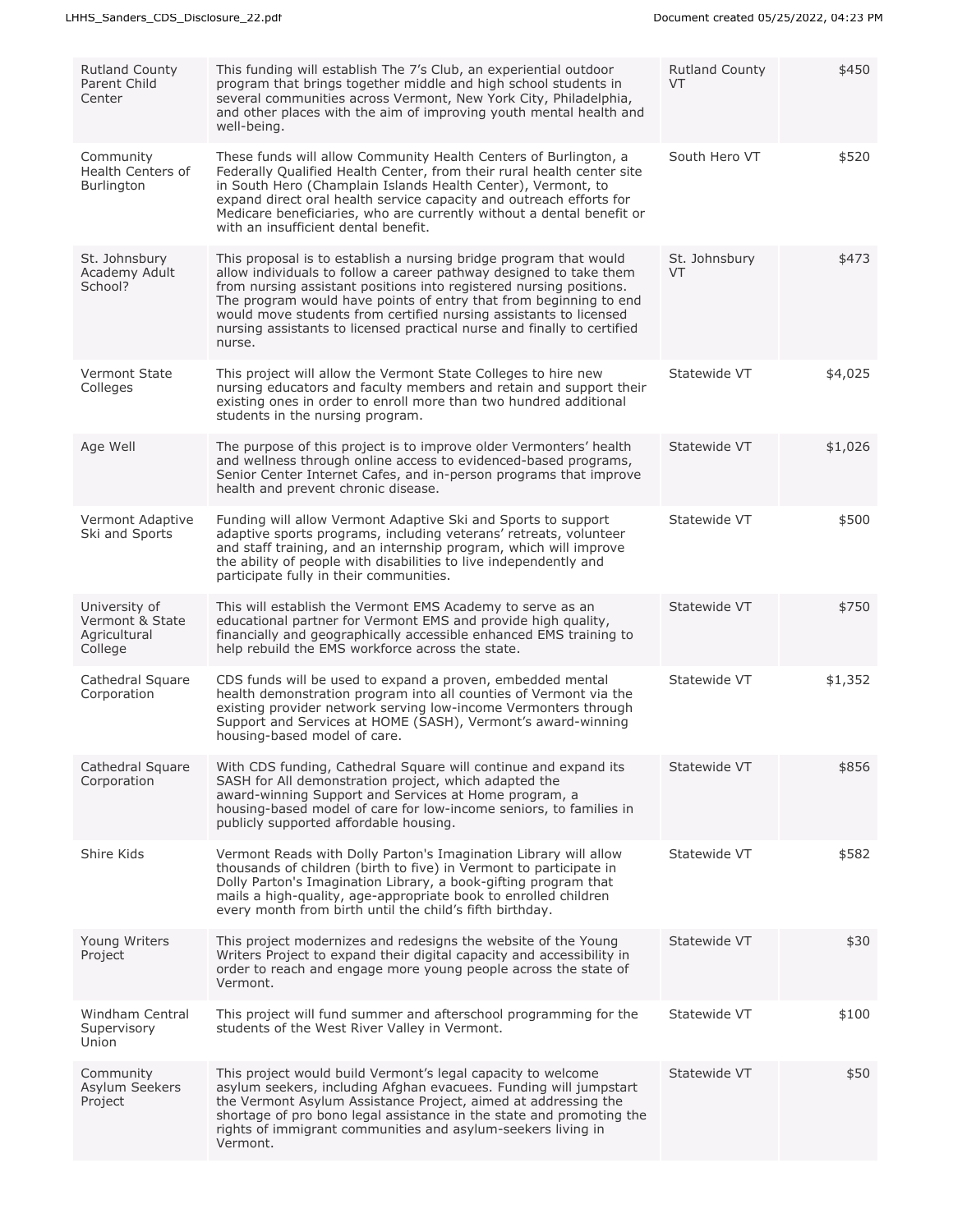| Pathways Vermont                                          | The purpose of this project is to create a mental health peer support<br>specialist certification in Vermont to bring these critical mental<br>health services into the state's continuum of care.                                                                                                                                                   | Statewide VT                             | \$336   |
|-----------------------------------------------------------|------------------------------------------------------------------------------------------------------------------------------------------------------------------------------------------------------------------------------------------------------------------------------------------------------------------------------------------------------|------------------------------------------|---------|
| <b>Vermont State</b><br>Colleges                          | This project will allow Vermont Technical College (VTC) to establish<br>a new educational program that offers an Associate's Degree in<br>Agriculture & Food Entrepreneurship, with concentrations in either<br>Dairy & Animal Science or Food Entrepreneurship.                                                                                     | Statewide VT                             | \$970   |
| University of<br>Vermont                                  | A University Assisted Community School Initiative at the University<br>of Vermont will create partnerships between UVM, the Vermont<br>Agency of Education, and public schools to advance the<br>development, evaluation, and support of community schools around<br>the state of Vermont.                                                           | Statewide VT                             | \$2,954 |
| Landmark College                                          | This project will offer scholarships to thirty Vermont teachers to<br>enroll in an online post-baccalaureate certificate program in<br>Learning Differences and Neurodiversity offered by Landmark<br>College.                                                                                                                                       | Statewide VT                             | \$151   |
| Vermont Rural<br>Education<br>Collaborative               | This project will fund the Vermont Rural Education Collaborative's<br>work to strengthen and expand community schooling and build a<br>robust pipeline into the educator workforce in the Northeast<br>Kingdom region.                                                                                                                               | Statewide VT                             | \$375   |
| Vermont<br>Association of<br>Adult Day<br><b>Services</b> | These funds will allow the Vermont Association of Adult Day<br>Services to create and maintain a VAADS website in order to<br>educate the public and improve access to adult day health services.                                                                                                                                                    | Statewide VT                             | \$50    |
| <b>Bi-State Primary</b><br>Care Association               | Funds will allow Bi-State Primary Care Association to collect and<br>aggregate data provided by Federally Qualified Health Centers<br>related to dental services and outreach to Medicare beneficiaries in<br>their service areas in order to assess the services provided and their<br>impact on health and to provide better care in the future.   | Statewide VT                             | \$55    |
| <b>Vermont State</b><br>Colleges                          | This CDS project request is to plan and launch a Climate Workforce<br>Training Center in Vermont to diversify and grow the number of<br>skilled workers needed to achieve the state's ambitious climate<br>goals, specifically through in-home improvements such as<br>weatherization and the installation of clean heat systems.                    | Statewide VT                             | \$1,750 |
| <b>Turning Point</b><br>Center of Central<br>Vermont      | Funds will be used for a renovation project enabling Turning Point<br>to create a facility that will be a model peer recovery center that is<br>welcoming and respectful to both people in addiction recovery and<br>their families as well as partner agencies and organizations.                                                                   | Washington<br>County VT                  | \$400   |
| North Branch<br>Nature Center                             | This project will support early childhood educators across Vermont in<br>implementing outdoor, nature-based practices with the mission of<br>embedding outdoor learning in the education of every young<br>Vermonter.                                                                                                                                | Washington<br>County and<br>Statewide VT | \$803   |
| Waterbury<br>Ambulance<br>Service, Inc.                   | Funds will allow Waterbury Ambulance Service to build a new<br>service station to house ambulances, operations, and to provide<br>services, as well as purchase an ambulance and medical supplies<br>that are essential to responding to the health care needs of the<br>community.                                                                  | Waterbury VT                             | \$1,600 |
| Windham<br>Northeast<br>Supervisory Union                 | This project will fund a coordinated place, nature, and work-based<br>learning program in the schools throughout the Windham Northeast<br>Supervisory Union in Vermont.                                                                                                                                                                              | Windham<br>County VT                     | \$694   |
| Springfield<br><b>Medical Care</b><br>Systems, Inc.       | These funds will allow Springfield Medical Care Systems, DBA North<br>Star Health, a rural Federally Qualified Health Center, to expand<br>direct oral health service capacity and outreach efforts for Medicare<br>beneficiaries, who are currently without a dental benefit or with an<br>insufficient dental benefit.                             | Windsor<br>County VT                     | \$475   |
| <b>Turning Point</b><br>Recovery Center                   | The project will expand critical outreach services related to alcohol<br>and substance use disorders and facilitate the recovery of<br>individuals and their families by providing a staffed drop-in center,<br>meeting locations, substance-free social functions, a peer recovery<br>coach program, and a prevention and referral resource center. | Windsor and<br>Windham<br>Counties VT    | \$148   |